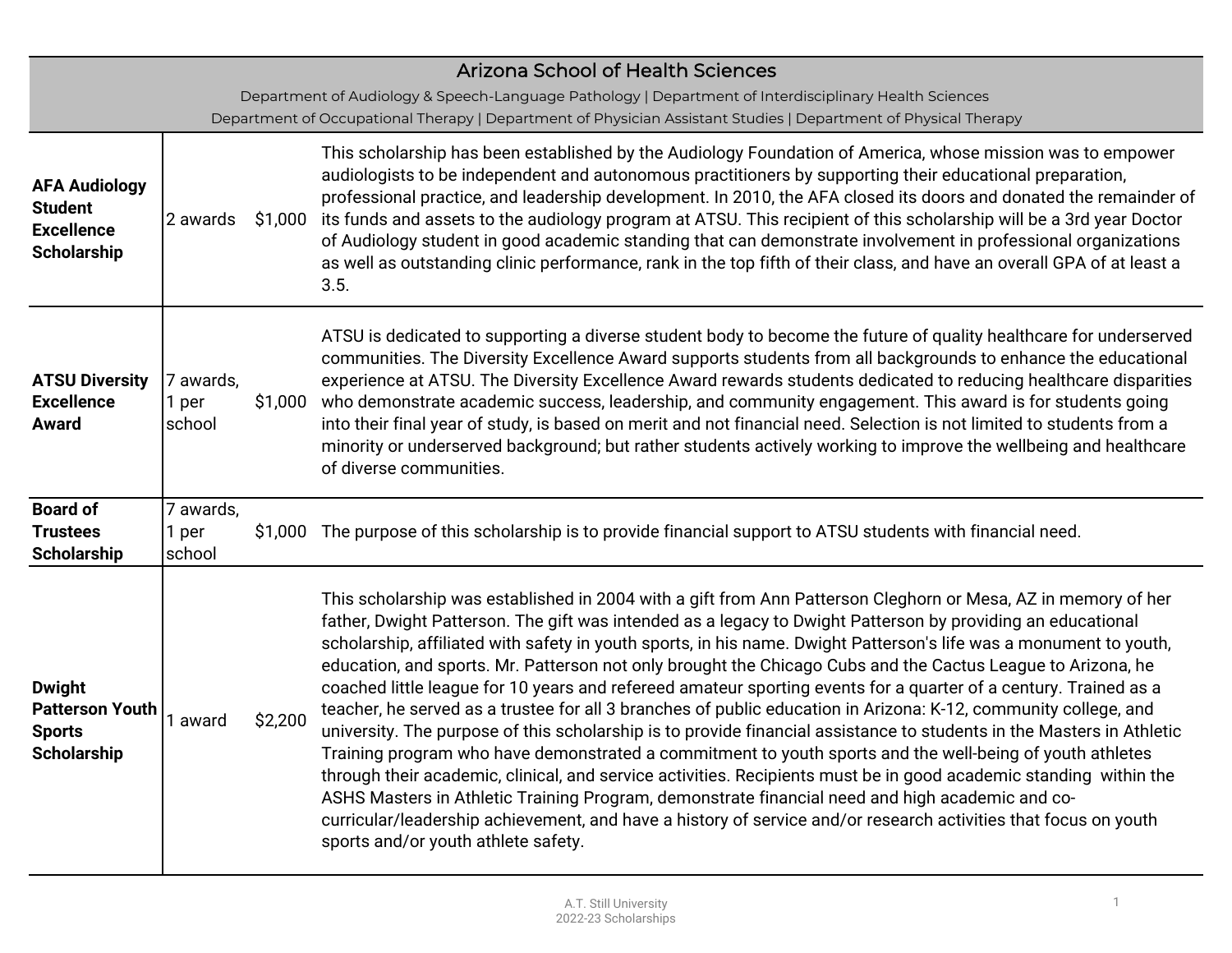| <b>Arizona School of Health Sciences</b>                                                                        |                                 |         |                                                                                                                                                                                                                                                                                                                                                                                                                                                                                                                                                                                                                                                                                                                                                                                                                                                                                                                                                                                                                                                                                                                                                                                      |  |  |  |  |  |
|-----------------------------------------------------------------------------------------------------------------|---------------------------------|---------|--------------------------------------------------------------------------------------------------------------------------------------------------------------------------------------------------------------------------------------------------------------------------------------------------------------------------------------------------------------------------------------------------------------------------------------------------------------------------------------------------------------------------------------------------------------------------------------------------------------------------------------------------------------------------------------------------------------------------------------------------------------------------------------------------------------------------------------------------------------------------------------------------------------------------------------------------------------------------------------------------------------------------------------------------------------------------------------------------------------------------------------------------------------------------------------|--|--|--|--|--|
| Department of Audiology & Speech-Language Pathology   Department of Interdisciplinary Health Sciences           |                                 |         |                                                                                                                                                                                                                                                                                                                                                                                                                                                                                                                                                                                                                                                                                                                                                                                                                                                                                                                                                                                                                                                                                                                                                                                      |  |  |  |  |  |
| Department of Occupational Therapy   Department of Physician Assistant Studies   Department of Physical Therapy |                                 |         |                                                                                                                                                                                                                                                                                                                                                                                                                                                                                                                                                                                                                                                                                                                                                                                                                                                                                                                                                                                                                                                                                                                                                                                      |  |  |  |  |  |
| <b>Joe Gibson</b><br><b>Scholarship</b>                                                                         | award                           | \$600   | Dr. Joe Gibson was a Phoenix area Emergency Medicine Physician who was killed while on a training run in 2009.<br>Dr. Gibson exemplified many qualities which current education programs seek to instill in their students: dedication<br>to improving medicine, wonderful bedside manner, a collaborative team spirit at work, and a well-rounded lifestyle.<br>The purpose of this scholarship is to provide financial assistance to 1 SOMA student and 1 ASHS-PA student.<br>Recipients must be in good academic standing, and lead or participate in activities related to the school and/or<br>community charities in addition to normal expected academic pursuits. In doing so, this individual represents a well-<br>balanced professional lifestyle.                                                                                                                                                                                                                                                                                                                                                                                                                        |  |  |  |  |  |
| <b>Mason P. Vig</b><br><b>Scholarship</b>                                                                       | award                           | \$2,000 | This fund was established by Joseph and Patti Vig, in memory of their son. Slated to graduate in 2013, Mason<br>unfortunately passed away in 2012 during his second year of PT school. This scholarship celebrates and honors<br>Mason, who lived life by "paying it forward" with his love, smile, and kindness. Mason earned accolades in football,<br>basketball, and track all four years of high school, receiving numerous awards for his athletic ability. He graduated<br>with a biology degree from Augustana College where he played baseball all four years, despite being diagnosed<br>with cancer during his junior year - a battle he fought and won. Mason overcame tremendous adversity and truly<br>displayed a love of life where his passion for serving others made a positive impact on many. This scholarship is to<br>financially support a second-year residential Physical Therapy student. Recipients must be in good academic<br>standing, have financial need, a minimum 3.0 GPA, and submit an essay describing how he/she exemplifies the<br>characteristics Mason displayed and discuss how the funds will assist them in supporting their education. |  |  |  |  |  |
| <b>Need Based</b><br><b>Scholarship</b>                                                                         | award                           | \$4,000 | This scholarship provides financial assistance to SOMA, KCOM, and ASHS-PA students in good standing with<br>financial need.                                                                                                                                                                                                                                                                                                                                                                                                                                                                                                                                                                                                                                                                                                                                                                                                                                                                                                                                                                                                                                                          |  |  |  |  |  |
| <b>Norman Gevitz,</b><br>PhD, Non-<br><b>Endowed</b><br><b>Scholarship</b>                                      | 12 awards,<br>$2$ per<br>school | \$1,000 | The purpose of this scholarship is to provide financial assistance to under-represented minority and/or<br>economically disadvantaged students at ATSU with financial need.                                                                                                                                                                                                                                                                                                                                                                                                                                                                                                                                                                                                                                                                                                                                                                                                                                                                                                                                                                                                          |  |  |  |  |  |